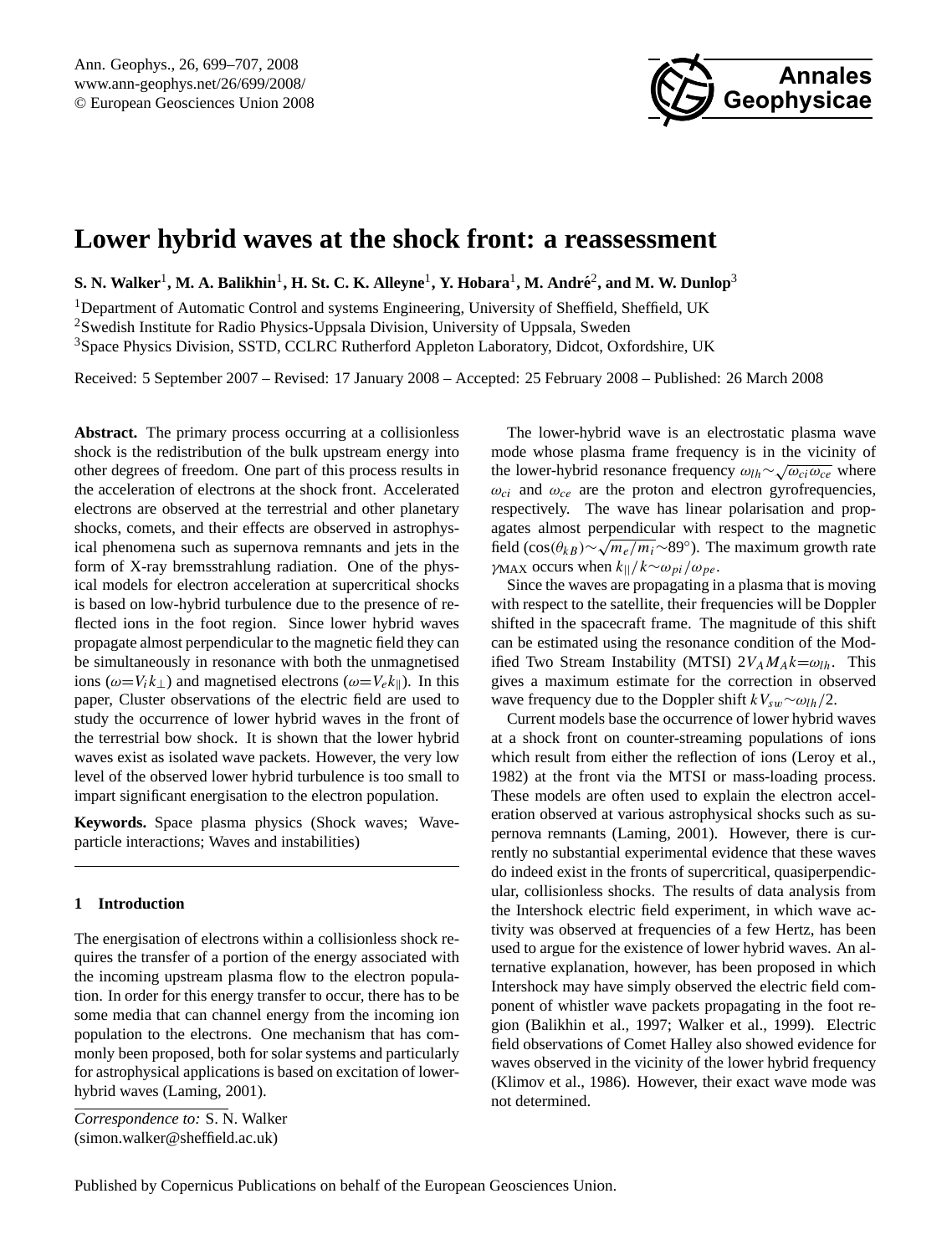

<span id="page-1-1"></span>**Fig. 1.** The configuration of the EFW electric field probes.

Wave activity in the electric field at frequencies of a few hertz is usually attributed to one of two modes, either the whistler [\(Balikhin et al.,](#page-8-2) [1997\)](#page-8-2) or lower hybrid [\(Vaisberg](#page-8-5) [et al.,](#page-8-5) [1983\)](#page-8-5). One method to differentiate these modes is to examine their polarisations. Whistler mode waves are elliptically polarised whilst lower hybrid waves, as mentioned above, are linearly polarised. The remainder of this paper reports Cluster observations of waves around the lower hybrid frequency at the terrestrial bow shock to accesses the level of lower hybrid turbulence in the foot and its possible effect on the electron acceleration. Section [2](#page-1-0) describes the data source and methodology used for this study. Results are presented in Sect. [3](#page-2-0) and discussed in relation to the acceleration of electrons in Sect. [4.](#page-5-0) Finally, a summary of the main findings is presented in Sect. [5.](#page-8-6)

#### <span id="page-1-0"></span>**2 Data source and methodology**

The primary data set used in this study was collected by the EFW instrument [\(Gustafsson et al.,](#page-8-7) [1997\)](#page-8-7) onboard the Cluster satellites using onboard timing provided by the DWP instrument [\(Woolliscroft et al.,](#page-8-8) [1997\)](#page-8-8). EFW uses two pairs of spherical probes in the satellite spin plane situated on the ends of wire booms whose length is 44 m as shown in Fig. [1.](#page-1-1) Thus, the distance between probes adjacent/opposite to one another is ∼62/88 m respectfully. Normally, the EFW instruments return the electric field calculated as the difference in probe potentials between probes 1 and 2  $(E_{12})$  and 3 and  $4 (E_{34})$  with a sampling rate of either 25 Hz (normal science mode) or 450 Hz (burst science mode). The individual probe potentials are also available with a time resolution of 5 Hz. In addition to these standard modes, there is a triggered internal burst mode. Using this mode, data for a short time period may be captured with a much higher sampling rate. The EFW data that has been analysed in this study consists of internal burst mode data comprising the four individual probe potentials sampled at 9 kHz for periods of around 10 s. Since the internal burst data is captured and stored depending upon some criteria, it may be that although the shock region was targeted for data collection, the waveforms returned may not have been captured in the shock front itself. To this end, a search was made to find possible candidate events by cross referencing the list of Cluster shock crossings for 2002 with the list of periods for which internal burst data are available. This resulted in a list of 10 possible events. Of these events, a comparison between the FGM magnetic field measurements and the time periods for which EFW internal burst data were available showed that there were only two shocks for which the period of internal burst data lay solely in the foot region of the shock. Of these, one shock possessed a magnetic profile that was highly turbulent and difficult to interpret and was also eliminated from further analysis. This left just one clean shock on which to perform the analysis.

As mentioned above, the internal burst data sets are the only ones generated by EFW that contain the individual probe potentials at a high enough sampling rate to investigate waves and turbulence at frequencies around the lowerhybrid frequency in the vicinity of the terrestrial bow shock (10–30 Hz). By using the individual probe potentials it is possible to compute two parallel electric field components one on either side of the satellite. For example, the probe pairs 1,3 and 4,2 maybe used to compute electric field components  $E_{13}$  and  $E_{42}$  whose directions are parallel and are spatially separated by a distance of ∼62.2 m. This technique has previously been used by [Balikhin et al.](#page-8-9) [\(2005\)](#page-8-9) and [Tjulin](#page-8-10) [et al.](#page-8-10) [\(2003\)](#page-8-10) to study small scale electric field structures and waves and is similar to the short baseline interferometry techniques employed in the analysis of data from sounding rock-ets (Pinçon et al., [1997\)](#page-8-11).

Since the probe potentials can be used to calculate two parallel electric field vectors it should be possible to use the phase differencing technique [\(Balikhin and Gedalin,](#page-8-12) [1993\)](#page-8-12) in order to compute the component of the wave vector  $k$  that lies in the satellite spin plane perpendicular to the electric field components measured on either side of a single satellite. This technique assumes that the wave field within the plasma  $B(r, t)$  may be decomposed as the sum of individual waves:

$$
B(r, t) = \sum_{\text{mode}} \sum_{\omega} \exp(ikr - i\omega t) + CC \tag{1}
$$

Thus, the phase difference measured at two closely spaced points is related to the projection of the wave vector  $k$  along the separation vector between the two measurement points.

$$
\Delta \Phi(\omega) = \Psi_1 - \Psi_2 = k(\omega)r_1 - k(\omega) r_2 = k(\omega)\Delta r \qquad (2)
$$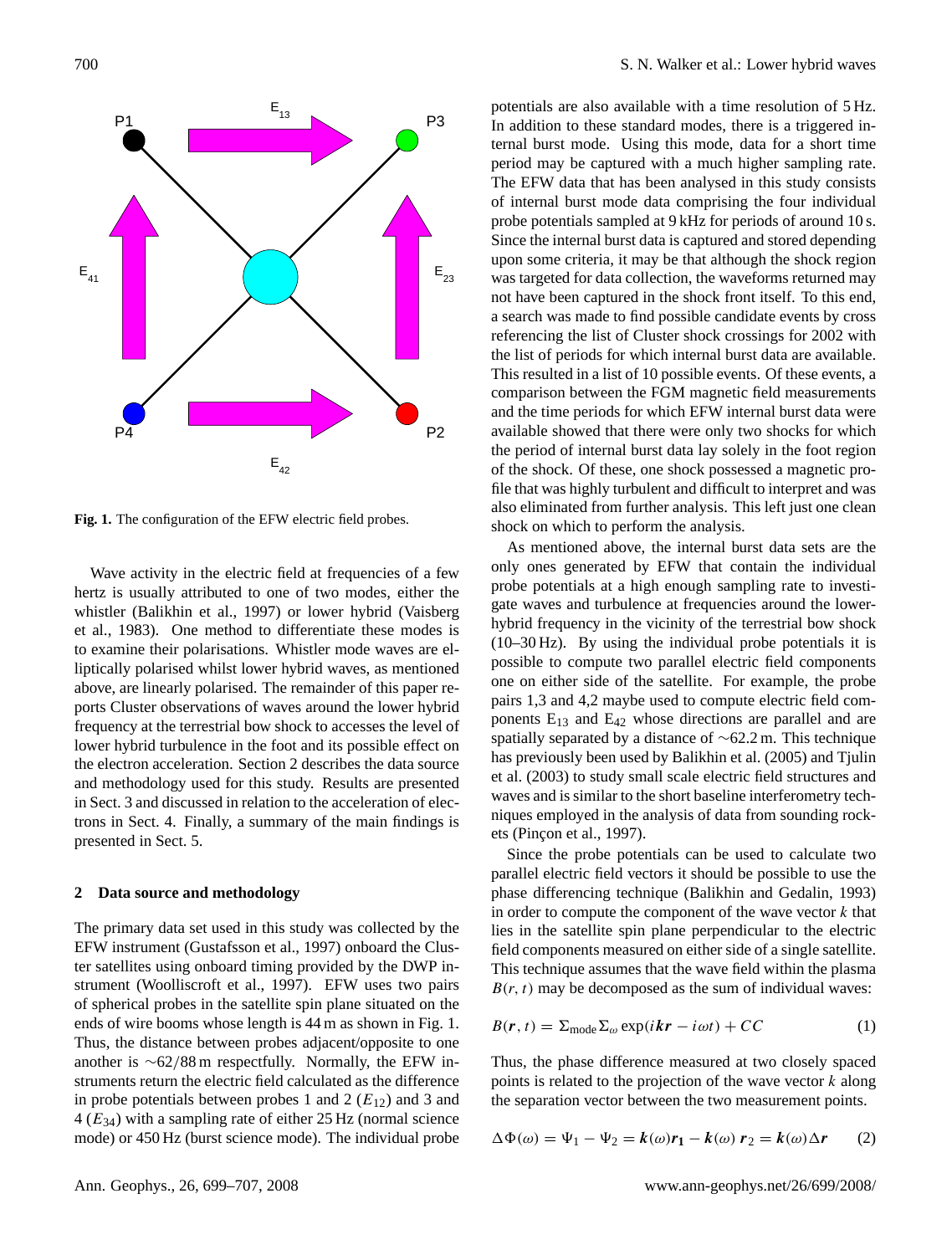The resulting histogram of phase differences as a function of k and wave frequency  $\omega$ , known as the joint  $\omega - k$  spectrogram, shows the dispersion relation of the waves in the spacecraft frame. By combining the dispersions for two mutually perpendicular sets of electric field components it is possible to determine the component of the wave vector  $k$  that lies in the satellite spin plane.

The phase differencing method may also be used to examine the polarisation characteristics of the wave in question. In this case, the phase differencing algorithm is applied to a pair of perpendicular components of the electric field (as opposed to the parallel field components mentioned above). The resulting histogram of the phase difference as a function of frequency yields a vertical line of constant phase difference with respect to frequency at a phase difference of zero for a linearly polarised wave and  $\pm \pi/2$  for a circularly polarised wave. Thus, this technique may be used to help distinguish between a linearly polarised lower hybrid wave and a circularly polarised whistler mode wave, both of which have been observed at these frequencies. This method is used in preference to an examination of the coherency (see for example [Krasnosel'skikh et al.,](#page-8-13) [1991\)](#page-8-13) due to the short duration of the wave packets.

The magnetometer data, used to put the electric field measurements into context within the shock front and compute the lower hybrid resonance frequency, come from the FGM instruments [\(Balogh et al.,](#page-8-14) [1997\)](#page-8-14) and made publically available through the Cluster Active Archive. These measurements typically have a sampling rate of 22 Hz.

### <span id="page-2-0"></span>**3 Results**

Figure [2](#page-2-1) shows an overview of the magnetic profile of the shock encountered on 26 February at 21:34 UT. From Fig. [2](#page-2-1) it can be seen that Cluster 3 first encountered the foot region of the shock just before 21:34 UT, finally crossing the ramp and entering the downstream region at approximately 21:34:15 UT. For this shock encounter, the EFW internal burst data selection was triggered at 21:34:01.922 UT and lasted for a period of 10.47 s as indicated by the shaded region in the figure.

As mentioned above, the analysis presented in this paper was performed on data recorded on 26 February 2002 just after 21:34 UT on spacecraft 3. This quasi-perpendicular shock crossing took place on an inbound pass at a position (12.0,  $-1.60$ , 8.07)  $R_e$ . As can be seen from Fig. [2](#page-2-1) the whole period of internal burst data was collected in the foot region of the shock. The initial increase in the magnetic field profile at around 21:34 UT has been shown by [Balikhin et al.](#page-8-9) [\(2005\)](#page-8-9) to be part of the foot region rather than a partial ramp crossing.

During the 10.5-s period for which EFW internal burst data is available there were several short periods when the electric field measurements indicated that there were oscillations occurring at or just above the local lower-hybrid reso-



<span id="page-2-1"></span>**Fig. 2.** The magnetic profile of the bow shock crossing observed by Cluster 3 on 26 February 2002 just after 2134UT. The period for which EFW internal burst mode data is available is indicated by the shaded region.

nance frequency. In the following subsections the properties of the waves in three such events are discussed.

#### 3.1 Event 1

The first event presented in this paper occurred just after 21:34:05 UT. Figure [3](#page-3-0) shows a dynamic spectrogram of the electric fields  $E_{12}$  (top) and  $E_{34}$  measured between probes  $P_1$  and  $P_2$  and probes  $P_3$  and  $P_4$ , respectively, calculated using a Morlet wavelet transform. The black line represents the lower-hybrid resonance frequency. It is clearly seen that at around 21:34:05.2 and there is a packet of waves at a frequency between 10–20 Hz, whose lower edge is just above the lower-hybrid resonance frequency. The duration of this wave packet is around 3 ms which corresponds to a few wave periods. Having identified a possible occurrence of lower hybrid waves, the phase differencing technique was applied to parallel electric field vectors in an attempt to compute the dispersion relation of the waves and hence provide an unambiguous identification of the wave mode.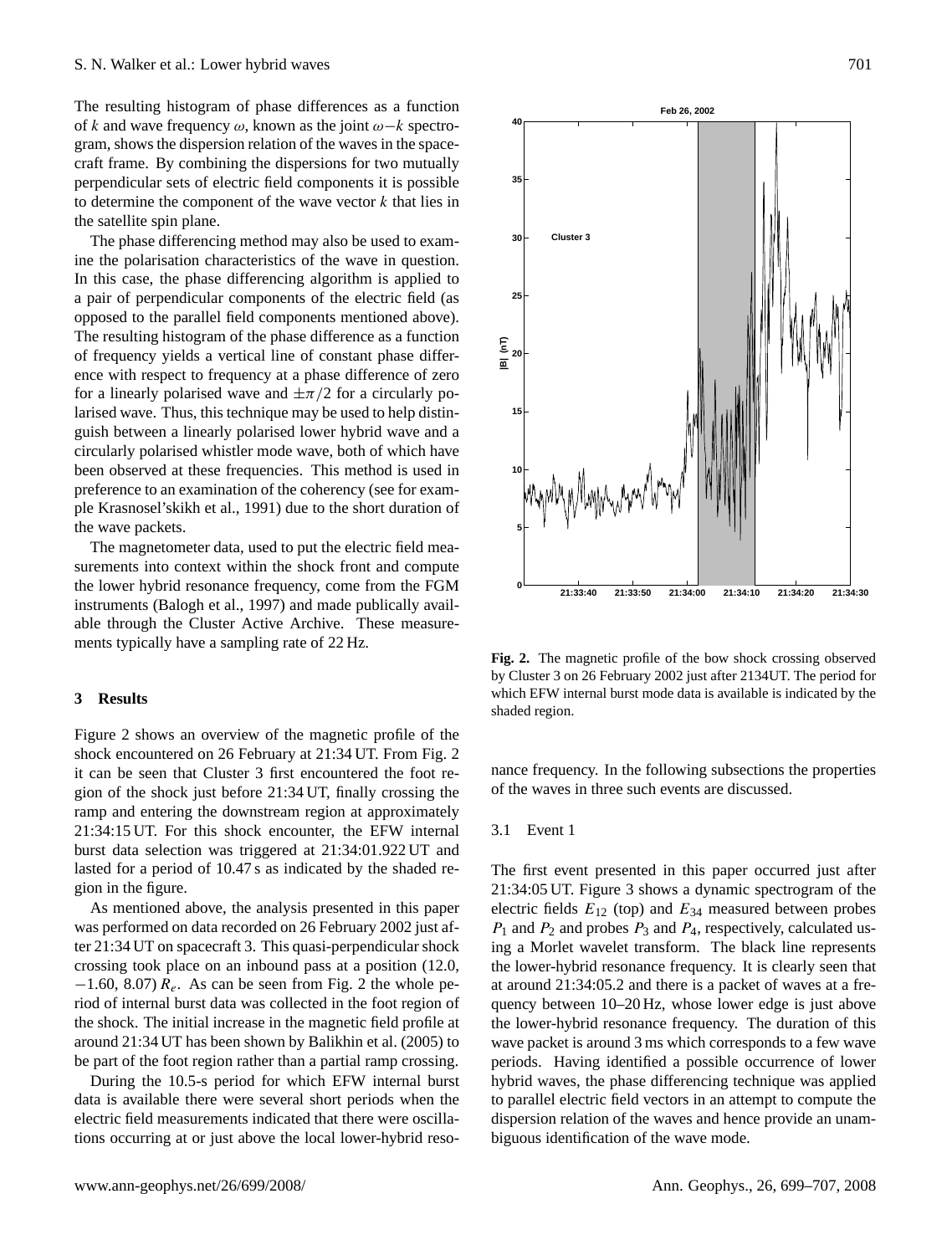

<span id="page-3-0"></span>**Fig. 3.** The wavelet dynamic spectrogram of electric fields  $E_{12}$ (top) and  $E_{34}$  showing a the occurrence of oscillations just above the lower-hybrid resonance frequency (black line) for event 1.

The joint  $\omega - k$  spectrum generated using the phase differencing method is shown in Fig. [4](#page-3-1) using the spin plane electric field components  $E_{13}$  and  $E_{42}$ . These electric field measurements represent two parallel component directions (as indicated in Fig. [1\)](#page-1-1). Thus, the resulting dispersion represents wave field k-vector component in the direction perpendicular to these electric field directions. As can be seen from Fig. [4](#page-3-1) in the frequency range of interest (10–20 Hz) no measurable dispersion of the waves is observed on scales of the separation distance of the probe pairs (62.2 m). This implies that the wave travels over the spacecraft at rather high speed so that there is virtually no difference in the phase of the wave measured at the two points on either side of the satellite. This is also evident in the waveform of the electric field signals shown in Fig. [5.](#page-4-0) The two waveforms in each panel represent parallel components of the electric field, ie  $E_{13}$  and  $E_{42}$  in the top panel,  $E_{14}$  and  $E_{32}$  in the lower panel. A comparison of the two curves within a panel shows that the two measurements which are observed to vary in phase which would indicate that whatever passed over the satellite has a scale much larger than the individual probe separation distances.

Since the phase differencing method is appears unable to show any dispersion in the parallel electric field vectors this method cannot be used to reliably identify the wave packet as being lower hybrid. As a result, we need to investigate some other wave properties of the wave packet to determine if they are compatible with the lower hybrid mode. It was mentioned in Sect. [2](#page-1-0) that by applying the phase differencing method to perpendicular components of the electric field it should be possible to determine whether the wave packet is linearly or circularly polarised. The  $\omega-k$  spectrum calculated using the electric field vectors  $E_{13}$  and  $E_{41}$  is shown in Fig. [6.](#page-4-1) In the frequency range 10-20Hz the value of the phase difference is around zero. This result indicates that the





<span id="page-3-1"></span>**Fig. 4.** The  $\omega - k$  joint spectrum calculated from the phase differences measured between the two parallel electric field components  $E_{13}$  and  $E_{42}$  for event 1.

wave possesses linear polarisation, a result consistent with that of a lower-hybrid mode wave. This result can also be seen in the waveform plots (Fig. [5](#page-4-0) where it can be observed that the variations observed in  $E_{12}$  and  $E_{42}$  (top panel) are mirrored by those in the lower panel. Thus we can conclude that the wave mode that we are observing is consistent with a lower-hybrid mode.

#### 3.2 Event 2

The second event to be discussed here occurred around 21:34:04.5 on 26 February 2002. The wavelet dynamic spectra for this period, displayed in Fig. [7,](#page-4-2) shows a wave packet occurring on the frequency range 10–20 Hz. The black line, which represents the lower hybrid resonance frequency, lies on the lower frequency border of this packet which is typical of frequency range expected for lower hybrid mode waves. Figure [8](#page-5-1) shows the joint  $\omega - k$  wave spectrum computed with the electric field signals  $E_{13}$  and  $E_{42}$  for this wave packet. In the frequency range of interest (10–20 Hz) there is a clear ridge at a phase difference of zero which again indicates that the wave is propagating with a large phase speed over the satellite. This result is also evident from the electric field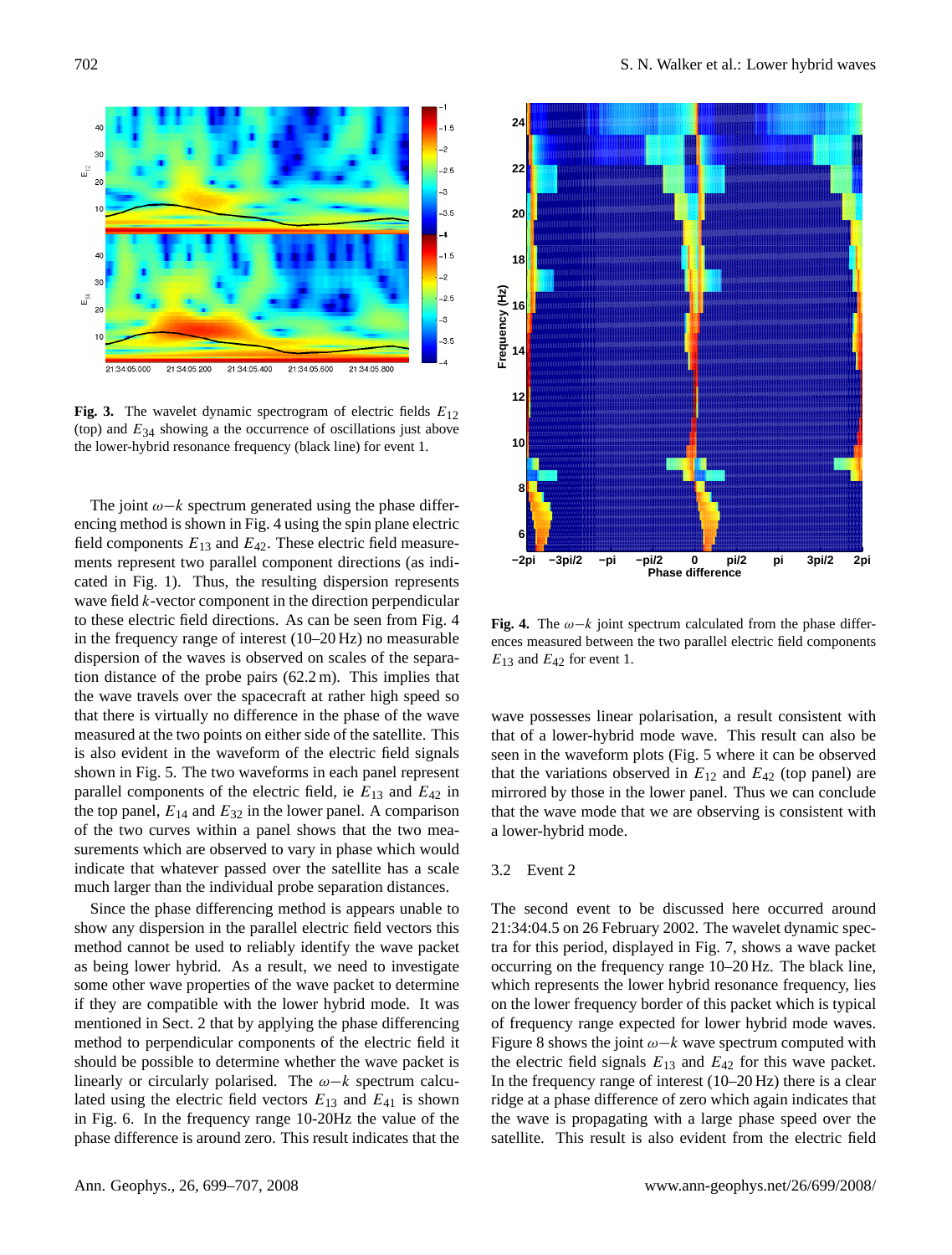

<span id="page-4-0"></span>**Fig. 5.** The electric field waveforms  $E_{13}$  and  $E_{42}$  (top panel) and  $E_{41}$  and  $E_{23}$  (lower panel) for the first event.

waveforms for this packet that are plotted in Fig. [9.](#page-5-2) The polarisation of this wave packet was also investigated using the phase differencing method applied to two perpendicular components of the electric field. The result, shown in Fig. [10,](#page-6-0) shows a ridge-like maximum at a phase difference of zero in the frequency range of interest thus indicating that the packet possesses a linear polarisation. This result is also evident in the electric field waveforms shown in Fig. [9.](#page-5-2) Once again, it appears that this wave packet exhibits properties that are consistent with propagation in the lower hybrid mode.

## 3.3 Event 3

The final event highlighted in this paper occurred between 21:34:07.3 and 21:34:07.45 UT on 26 February 2002. The wavelet dynamic spectrogram (Fig. [11\)](#page-6-1) shows a wave packet in the frequency range 10–15 Hz that lies just above the lower hybrid resonance frequency (indicated by the black line). This wave packet is observed to drift in frequency as time increases. This change in frequency mirrors the change in the lower hybrid resonance frequency as calculated from the magnetic field. Analysis of parallel electric field components using the phase differencing method (Fig. [12\)](#page-6-2) again indicates zero phase difference between these compo-



<span id="page-4-1"></span>**Fig. 6.** The  $\omega - k$  joint spectrum calculated from the phase differences measured between the two perpendicular electric field components  $E_{13}$  and  $E_{41}$  for the first event.



<span id="page-4-2"></span>**Fig. 7.** The wavelet dynamic spectrum for event 2 (using the same format as Fig. [3](#page-3-0)

nents, a result evident from their waveforms that are shown in Fig. [13.](#page-7-0) However, a close comparison of perpendicular electric field components (i.e. comparison of the waveforms shown in the top panel with those in the lower panel)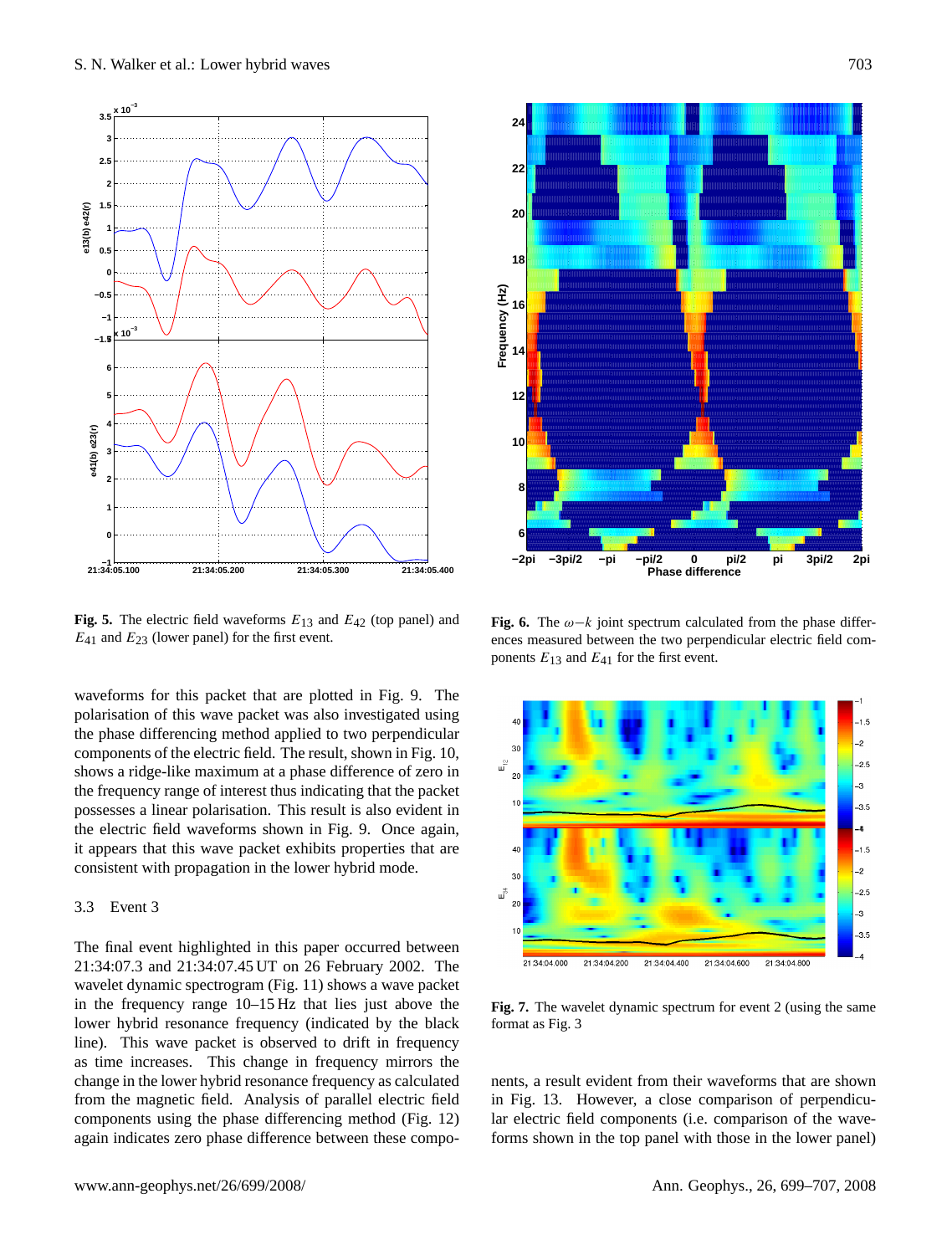

<span id="page-5-1"></span>**Fig. 8.** The  $\omega - k$  joint spectrum calculated from the two parallel electric field components  $E_{41}$  and  $E_{23}$  for event 2.

indicates a phase difference between the signals. This phase difference was further investigated using the phase differencing method. The joint  $\omega - k$  spectrum for two perpendicular electric field components is shown in Fig. [14.](#page-7-1) In contrast to those for events 1 and 2, event 3 produces a ridgelike maximum at a phase difference of  $\pi/2$ . This confirms the conclusion reached by comparing the waveforms. This wave packet possesses circular polarisation and is thus not propagating in the lower hybrid mode. The circular polarisation indicates that this particular wave packet is propagating in the whistler mode.

Using a similar scenario, [Krasnoselskikh et al.](#page-8-15) [\(1985\)](#page-8-15) analysed the generation of fast electrons beams at quasiperpendicular shocks to explain the properties of Langmuir waves in the foreshock region. These authors conclude that in order to explain the measured brightness temperature of the Langmuir waves, the size of the electron acceleration region should be of the order of the radius of curvature of the shock front ( $\sim$ 10<sup>6</sup>) km. Again, this estimate for the size of the acceleration region is vastly grater than the spatial scale on which the lower hybrid wave packets are observed.



<span id="page-5-2"></span>**Fig. 9.** The electric field waveforms  $E_{13}$  and  $E_{42}$  (top panel) and  $E_{41}$  and  $E_{23}$  (lower panel) for the second event.

#### <span id="page-5-0"></span>**4 Discussion**

The observational evidence for the occurrence of lower hybrid waves in the foot region has been presented in the previous section. Waves with characteristics consistent with the lower hybrid mode were observed however, from the results shown in the previous section not all wave packets that occur just above the lower hybrid resonance frequency are propagating in the lower hybrid wave mode. Some of the wave packets were circularly polarised and are therefore whistler mode waves.

In the introduction it was mentioned that the occurrence of these waves form a crucial step in the mechanism for accelerating a small portion of the electron population to high energies. In this section, the observations are examined to determine if the lower hybrid waves can account for the occurrence of the high energy electrons.

At a collisionless shock, lower hybrid mode waves are generated by the MTSI, created when the incoming population of particles interacts with the small (∼20%) of particles that have been reflected at the shock. Based on the occurrence of a beam-like ion population to provide the free energy for the low frequency plasma oscillations, the dispersion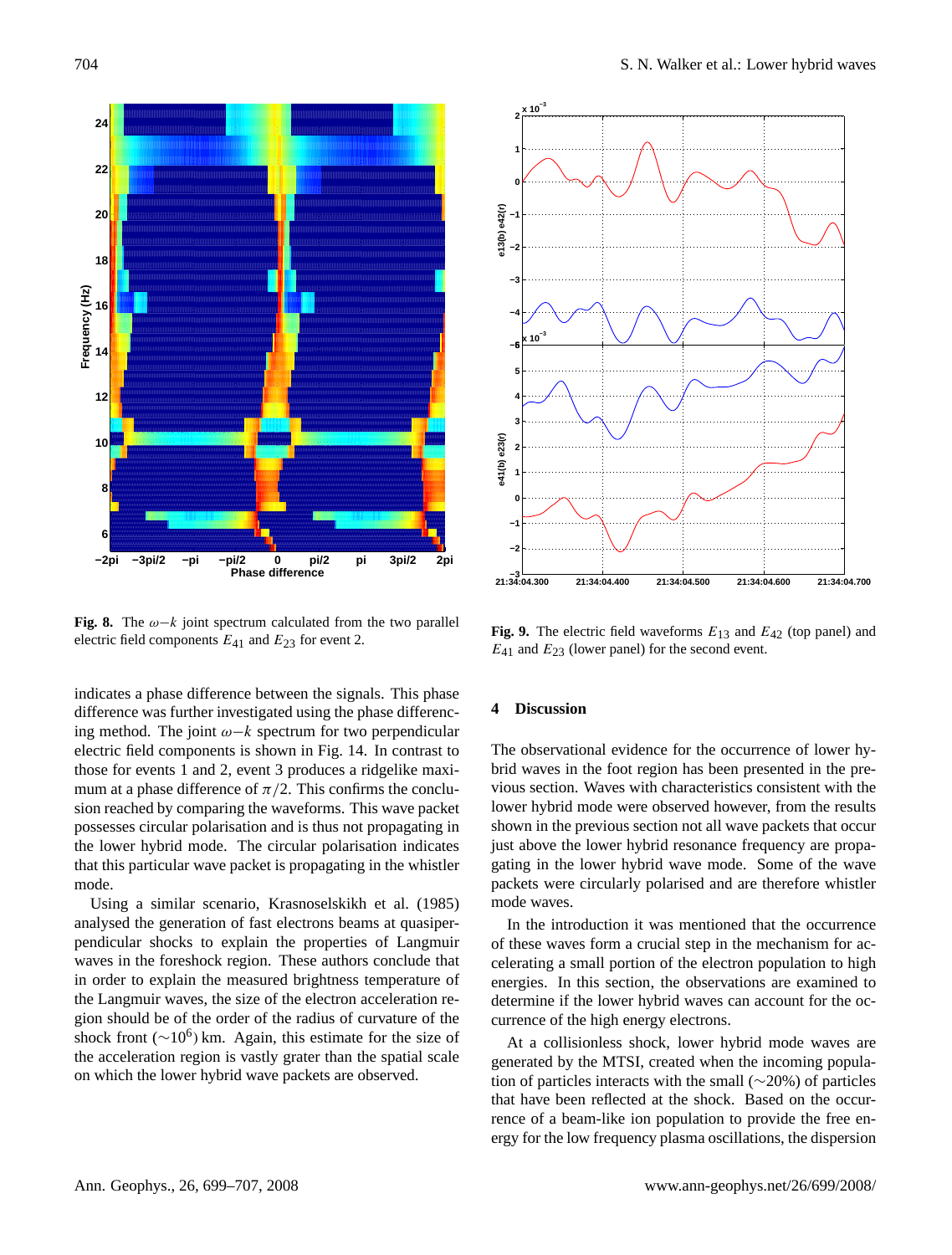

<span id="page-6-0"></span>**Fig. 10.** The  $\omega - k$  joint spectrum calculated from the two perpendicular electric field components  $E_{42}$  and  $E_{23}$  for the second event.



<span id="page-6-1"></span>**Fig. 11.** The wavelet dynamic spectrum for event 3 (using the same format as Fig. [3.](#page-3-0)

relation for low frequency waves propagating almost perpendicular to the external magnetic field may be written in the



<span id="page-6-2"></span>**Fig. 12.** The  $\omega - k$  joint spectrum calculated the two parallel electric field components  $E_{13}$  and  $E_{42}$  for event 3.

form [\(Vaisberg et al.,](#page-8-5) [1983\)](#page-8-5)

<span id="page-6-3"></span>
$$
0 = 1 + \frac{\omega_{pe}^2 k_{\perp}^2}{\omega_{ce}^2 k^2} \left( 1 + \frac{\omega_{pe}^2}{k_{\perp}^2 c^2} \right) - \frac{\omega_{pi}^2}{\omega^2}
$$

$$
- \frac{\omega_{pe}^2 k_{\parallel}^2}{\omega^2 k_{\perp}^2} \left( 1 + \frac{\omega_{pe}^2}{k_{\perp}^2 c^2} \right)^{-1}
$$

$$
+ \frac{\omega_{pi}^2}{k^2 n_0} \int \frac{\mathbf{k} \partial f_b / \partial \mathbf{v}}{\omega - \mathbf{k} \mathbf{v} + 0i} d^3 \mathbf{v}
$$

$$
+ \frac{\omega_{pe}^2}{k^2 n_0} \int \frac{k_{\parallel} \partial f_{Te} / \partial v_{\parallel}}{\omega - k_{\parallel} v_{\parallel} + 0i} d^3 v_{\parallel}
$$
(3)

where  $\omega_{pi}$  is the plasma frequency of species j,  $\omega$  is the wave frequency, k,  $k_{\parallel}$ , and  $k_{\perp}$  are the wave vector and its components parallel and perpendicular to the magnetic field,  $f_b$  is the beam ion velocity distribution, and  $f_{Te}$  is the longitudinal velocity distribution of the suprathermal electrons. In its derivation, it was assumed that the frequencies and wave vectors of the oscillations lie in the ranges  $\omega_{ce} \gg \omega \gg \omega_{ci}$ ,  $Im\omega\gg\omega_{ci}, k_{\perp}r_{Li}\gg1\gg\omega_{ci}, k_{\perp}r_{Le}, \omega\ggkv_{Ti}, \omega\gg k_{\parallel}v_{Te}, v_{Ti}$ is the particle thermal velocity of species j,  $r_{Lj}=v_{Tj}/\omega_{ci}$  is the Larmor radius of species  $j$ . These inequalities imply that the ions may be treated as an unmagnetised plasma whilst the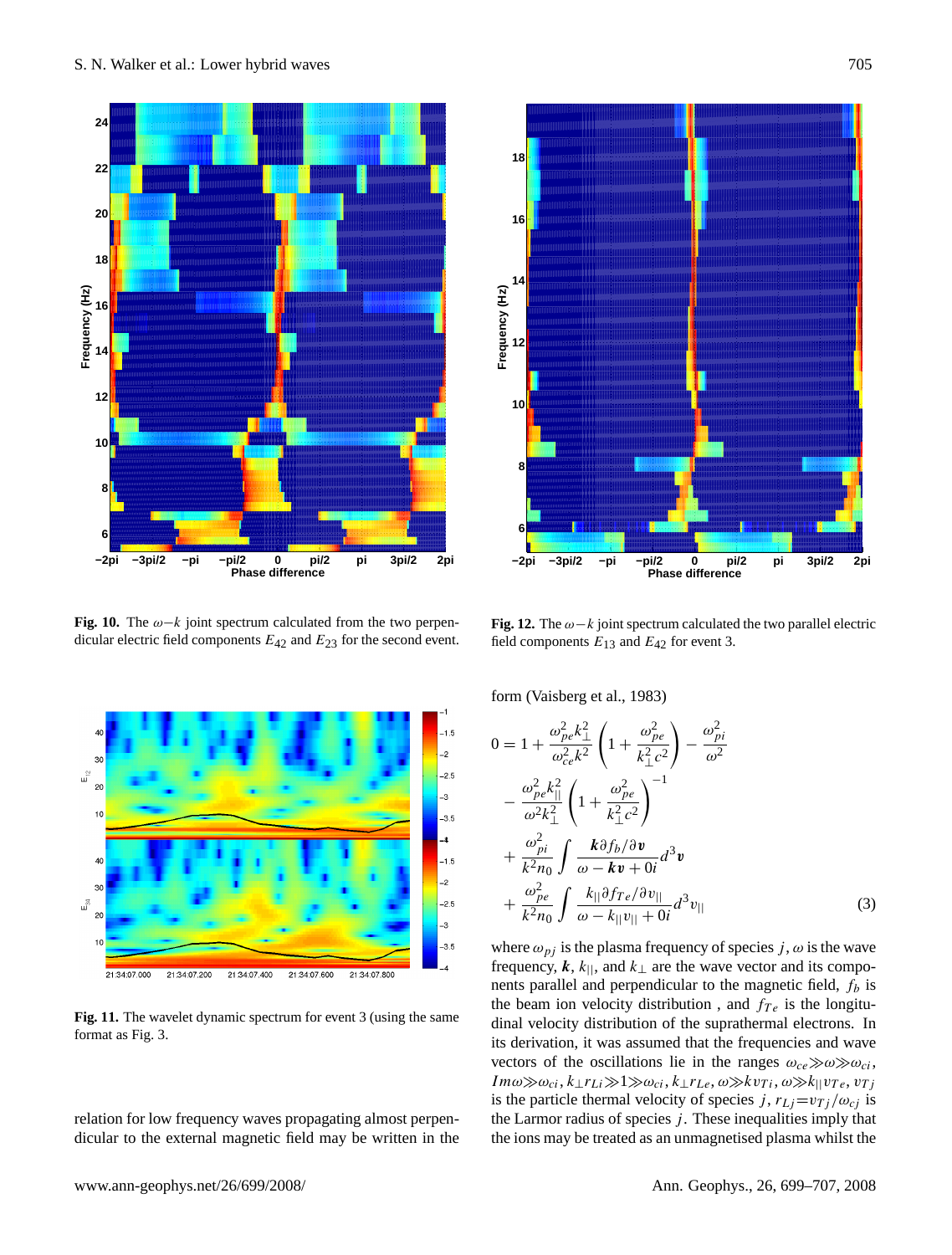

<span id="page-7-0"></span>**Fig. 13.** The electric field waveforms  $E_{13}$  and  $E_{42}$  (top panel) and  $E_{41}$  and  $E_{23}$  (lower panel) for the third event.

electrons may be described using the drift approximation. In the limit  $\omega_{pe} \gg \omega_{ce}$ , which is typical of the bow shock, the oscillations will be electrostatic in nature and occur at the lower-hybrid resonance frequency  $(k_{\parallel}=0)$  or slightly above  $(k_{\parallel}\neq 0)$ .

The last two terms in Eq. [\(3\)](#page-6-3) relate to the fact that the waves may be resonant with both the ion and electron populations. The component of the wave vector directed perpendicular to the external magnetic field is able to interact with the ion population, preferentially accelerating the particles in the direction perpendicular to the field direction. The small but finite  $k_{\parallel}$  will preferentially accelerate the electron population to higher energies along the field direction.

As was mentioned in Sect. [1,](#page-0-1) at the terrestrial bow shock lower hybrid mode waves may be generated by the MTSI set up as a result of the incoming solar wind particles interacting with the population of particles that have been reflected at the shock and are thus travelling along the magnetic field lines in the upstream direction. This scenario was used as a basis by [Vaisberg et al.](#page-8-5) [\(1983\)](#page-8-5) to calculate the average energy of the superthermal tail of the electron distribution as:

<span id="page-7-3"></span>
$$
E_e = (m_e/m_i)^{1/5} (m_i v_b^2)^{2/5} (m_i \Delta v_b^2)^{3/5}
$$
 (4)



<span id="page-7-1"></span>**Fig. 14.** The  $\omega - k$  joint spectrum calculated from the two perpendicular electric field components  $E_{13}$  and  $E_{41}$  for the third event.

where  $m_{e,i}$  are the electron/ion masses,  $v_b$  is the beam velocity, and  $\Delta v_b$  is the thermal energy of the beam. [Vaisberg](#page-8-5) [et al.](#page-8-5) [\(1983\)](#page-8-5) then went on to estimate the distance required in order to accelerate an electron up to this energy and derived Eq. [\(5\)](#page-7-2).

<span id="page-7-2"></span>
$$
L_{||} = 16\pi^2 n_0^2 E_e^2 (E_e / m_e)^{1/2}
$$

$$
\cdot \left[ \omega_{LH} H_0^2 (\omega_{pe}^2 / \omega_{ce}^2) \int |E_k|^2 d^3k / (2\pi)^3 \right]^{-1} \tag{5}
$$

Using typically observed values values for the beam velocity, the width of its distribution and its density, the average energy of the superthermal tail of the electron distribution calculated using Eq. [\(4\)](#page-7-3) is  $E_e$ ~100 eV. It should be noted that this values is an average and that a small fraction of particles may be accelerated to very high energies. Again, using the observed magnitudes of the magnetic and electric field, particle density and the average energy of the electrons in the superthermal tail (as calculated above) the size of the spatial region required to accelerate electrons up to these energies may be estimated (from Eq. [5\)](#page-7-2) to be

$$
L_{||} = 16 \cdot \pi^2 \cdot 9 \cdot 6^2 \cdot (1 \cdot 10^{-7})^2 \cdot (11 \cdot 10^{-7}/9 \cdot 1 \cdot 10^{-27})^{1/2}
$$
  
• 
$$
[63 \cdot (1.45 \cdot 10^{-4})^2 \cdot ((1.7 \cdot 10^5)^2/(2.55 \cdot 10^3)^2) \cdot (1 \cdot 10^{-9})^2/(2\pi)^3]^{-1} \approx 2500 \text{ km}
$$